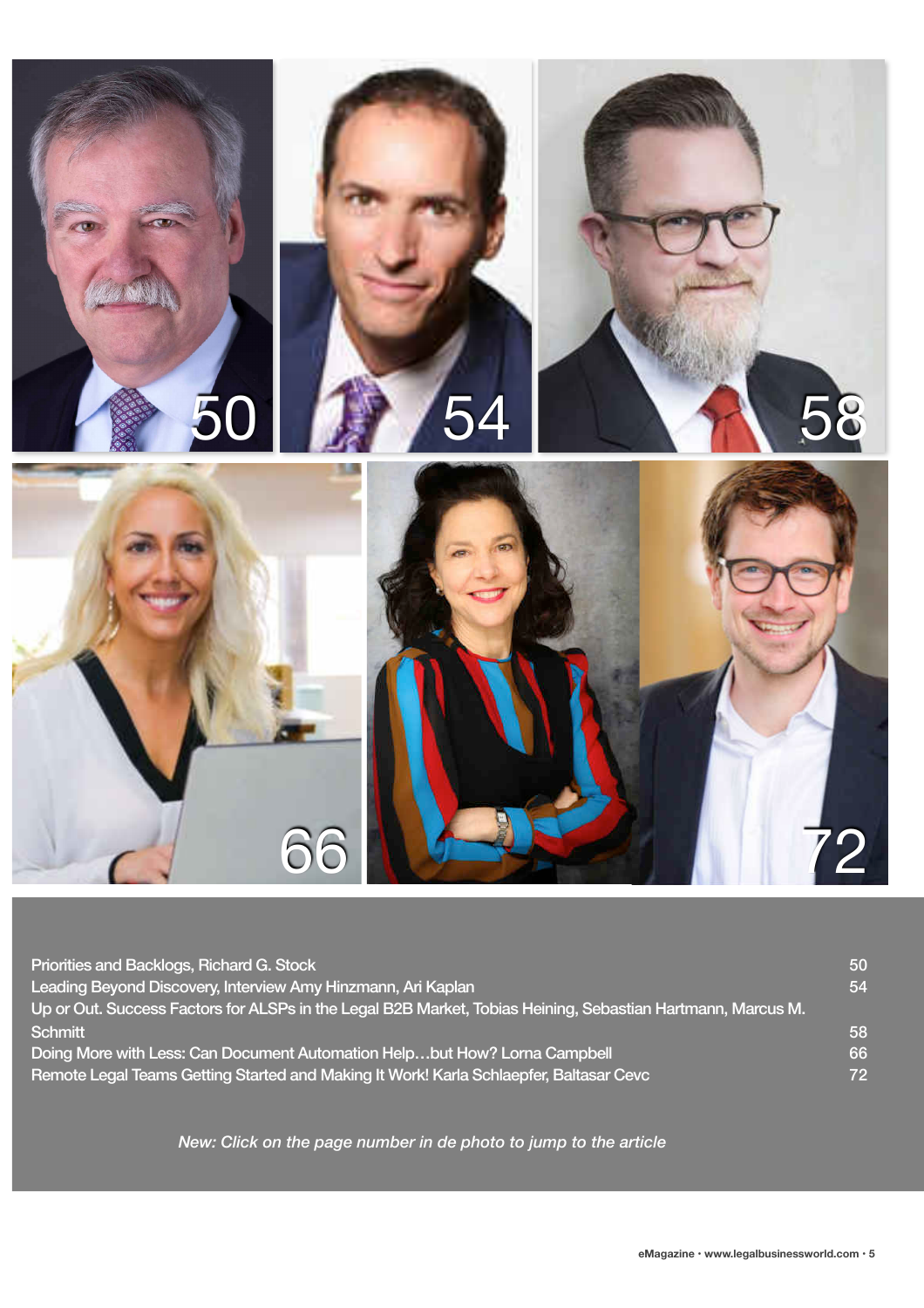

<span id="page-1-0"></span>т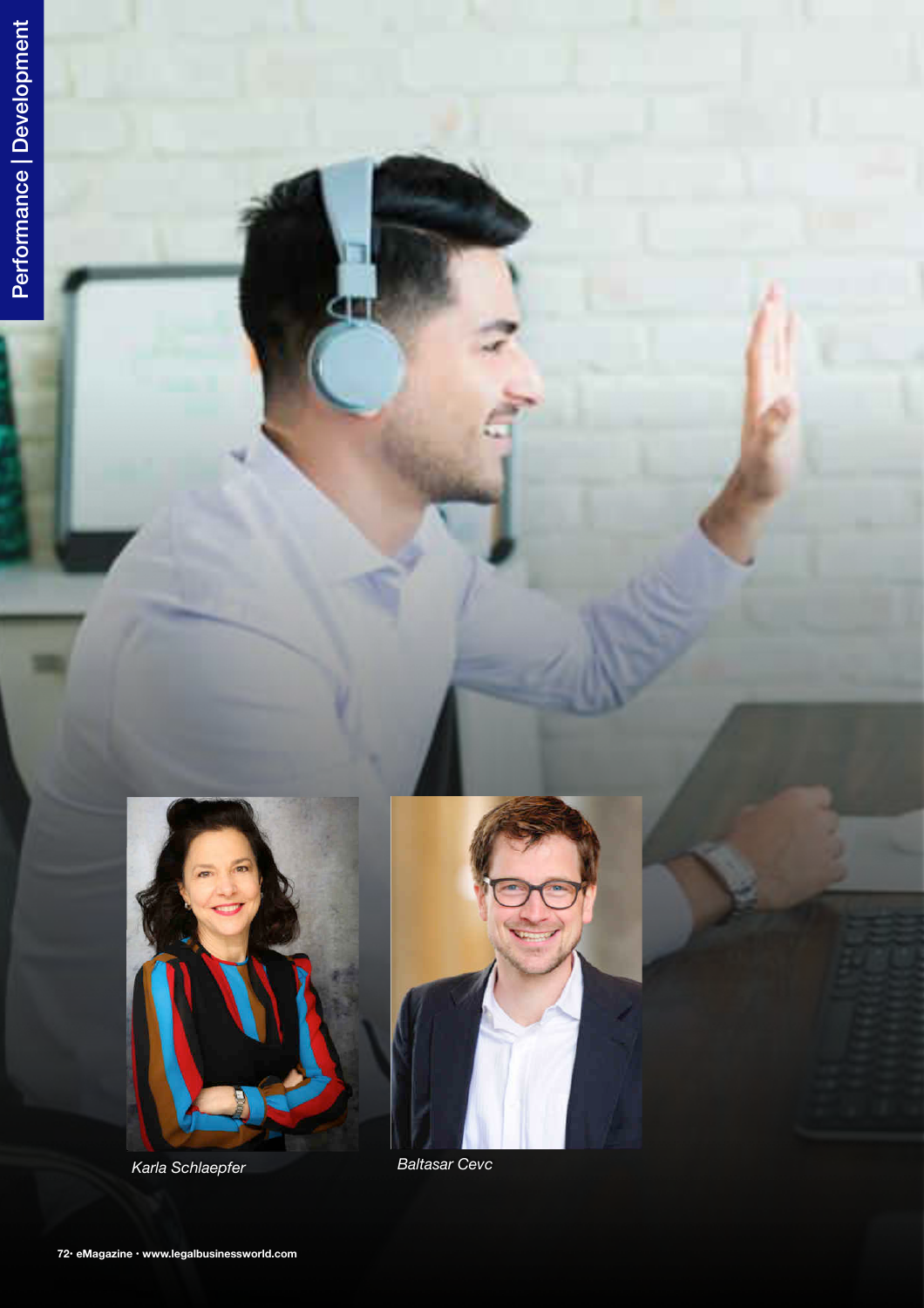# **Remote Legal Teams**  Getting Started and Making It Work!

What legal organisations and leaders need to know

By Karla Schlaepfer, founder of Legal Design Change, and Baltasar Cevc, IT expert turned lawyer

The legal world is facing huge complex challenges, and these challenges require action. Let's not pretend digitalisation or virtual working are easy. Successful virtual and remote team working means a paradigm shift for everyone involved. At the same time, working from different physical locations and decentralized working bring a certain kind of freedom and are a strong lever for legal to help their customers address the agile challenges they face. The sudden shift to remote work is compelling many law firms to a "forced" acceptance of cloud-based collaboration tools like video conferencing, e-signature, and matter management tools. Lawyers and firms that had previously considered legal tech as an afterthought, have now had their first real taste, with hopefully lasting effects that will drive greater adoption in the future. This paper is designed for those in the legal field who are open to building on this adoption of new digital tools and collaborative team solutions. It is not meant to be exhaustive but provides an overview and a glimpse of best collaborative practices. It is a starter for all those interested in Remote Legal Teams.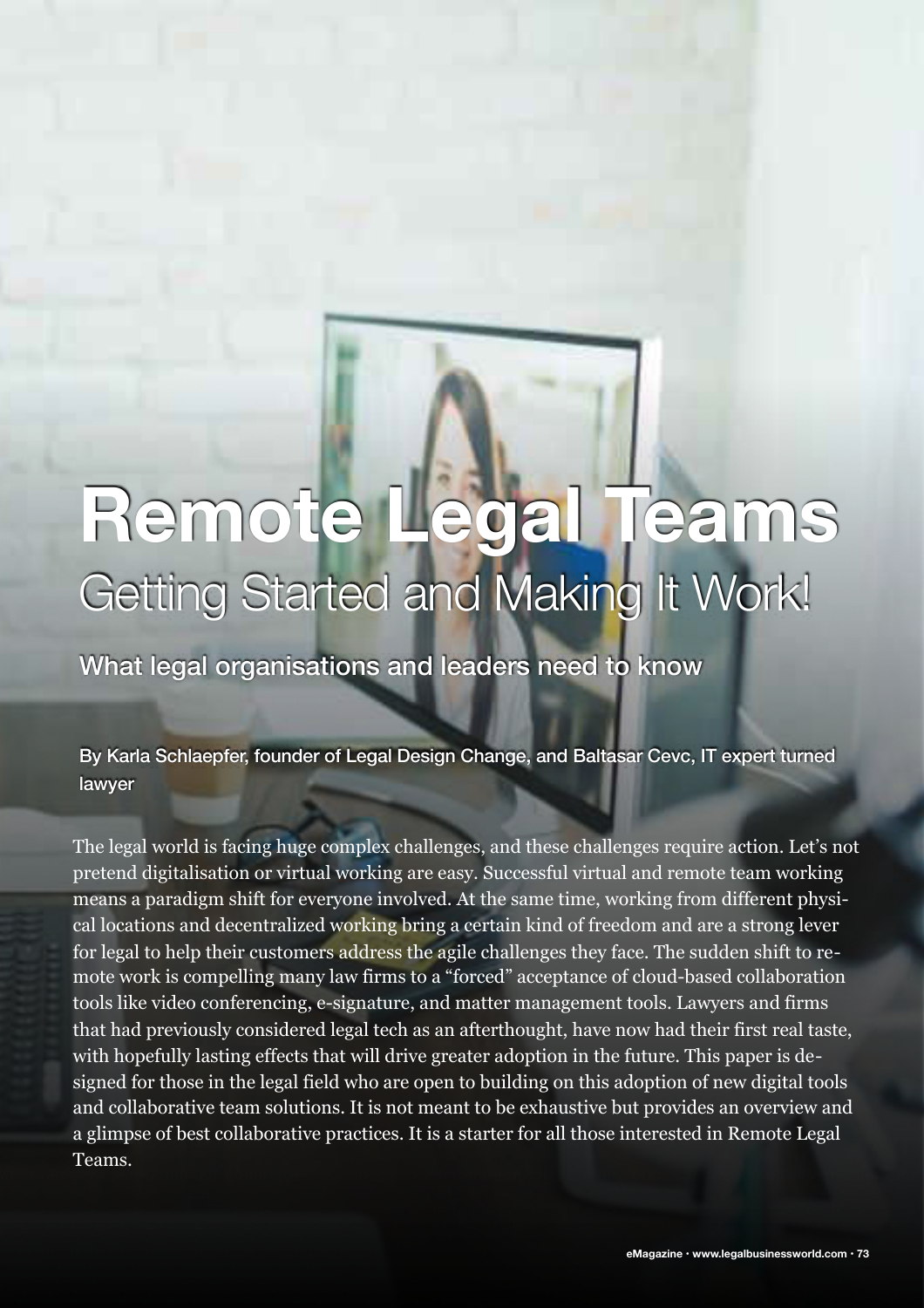## **Why Remote Legal Work and virtual legal teams are needed now**

Let's not kid ourselves in another regard: working digitally is the new normal for legal work. COVID-19 is only the trigger in a fast-changing complex world pushing the boundaries and driving change. Decentralized work has been developing with the advances in technology for the last decade. However, in order to unlock the potential of technology, we need to change the way we work together. Those who will emerge as winners in the future are the organisations and individuals that have understood that working or "teaming" collectively and dealing with complexity differently are the keys to success. Virtual and remote team working push legal into a new age of how we define and carry out work together. It is a New Working world. And with this, virtual working standards are providing the re-definition of how lawyers and legal enterprises organize their workflows and their employees and how they interface with their partners. The current shift presents a golden opportunity to adopt agile working methods and values such as such as trust, accountability, and transparency. In a world where change is constant, agile teams can capture value and scale faster and are per definition more responsive and adaptive to future challenges.

Large legal enterprises are expanding geographically, developing innovative business models outside of their boarders and forming lucrative partnerships with other industries. This expansion is only possible by streamlining processes and successfully implementing new approaches using Legal Tech software. This requires targeted use of technology for organizing workflow, team collaboration and clear com-

munication. Successful remote legal teams benefit from a shared understanding of values, transparency and from shared knowledge. Lawyers gain freedom to focus on their unique core skills: interaction with clients, making good legal decisions and solving problems.

In this paper, we present five topics and corresponding hypotheses, all of which we believe can make an impact in your remote and virtual working success. We will talk about (1) what makes legal work different from other disciplines, (2) the mindset change that's necessary to adapt, (3) the organization of legal work in a decentralized, virtual environment, (4) how to improve communication in such a setting and (5) the implications of professional rules. At the end of our paper, we lay out how to address risks and find opportunities in these contexts. There is also a link to a literature list and an overview of resources and materials in the annex. As a side note, this is our first project as a virtual team. We plan to dive more into these issues after conducting research with a variety of legal representatives. This paper should start the discussion. Our objective is to explore these questions and test our hypotheses of how to make virtual work and organization with remote legal teams more profitable and motivating. We believe that successful remote legal teams will accelerate the transformation of digital working for the legal profession and that now, we're at the starting blocks!

## **1. How is Legal work different?**  *Remote and digitalised work is shifting work paradigms, including the practice of law.*

"Legal work is bespoke"—often claimed, yet this statement probably does not hold true in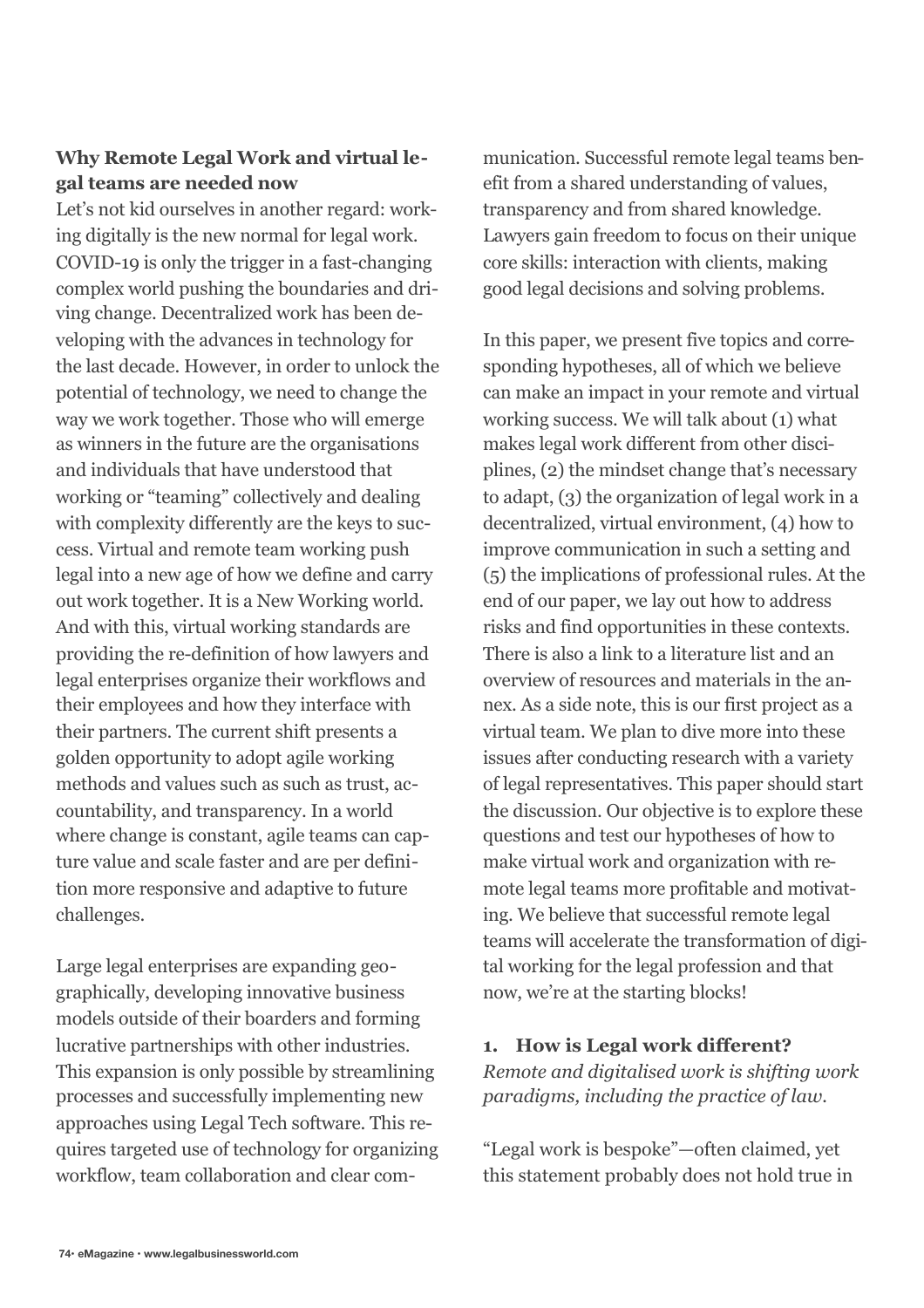this generality. In our view, it does the law wrong. There's more to lawyer work. And there's more to legal service delivery. There is a true core, though: law is complex, blending challenging mental work and strict formal requirements. Law needs people who are well organised, and it needs great minds to think beyond legal details. These are people who know how to navigate high regulation density while taking mandatory aspects into account.

To bring all requirements together, legal work calls for a solid outer structure on which all contributors can rely, while giving them room to activate their full potential. The setup needs to work for all types of work involved: both the client-facing (e.g. that which judges, attorneys and others do) as well as back-office work. While professionals in law are great at analysing the facts in question, they often do not find the time to do an in-depth analysis of their own work and identify corresponding requirements. Needs differ depending on the organization: a court needs to safeguard that judges have the required freedom while struc-

turally covering requirements they face as public institutions. They need to cover everything from huge disputes to small claims, from lengthy trials to injunctive relief on very short notice. Public administrations are often subject to political constraints and have law-mandated duties to fulfil. Legal departments are heavily intertwined with the business organization they support and take over part of the business culture. Attorneys work at the interface to and between different types of people and institutions, each of which have a specific working mode. Irrespective of their workplace, lawyers need a clear understanding of the needs and working processes of the respective other people and organizations involved. They also need to make sure requirements such as deadlines are met.

Traditionally, many legal professionals are used to primarily working on their own, with only few interfaces connecting them with their colleagues. Remote work will shift that to some extent and create new, digital interfaces. The collaborators involved will analyse

**Think boldly and encourage creative problem solving and innovation.**

**Be adaptable to the unfamiliar and ready to test and act on new ideas.** 

**Think boldly and encourage creative problem solving and innovation.**

**The mental model for Remote Legal Work: What distinguishes an agile mindset and makes work flow?**

**Practice self-empowerment via authentic self-reflection and coaching.** 

**Be curious to try new things out even if they fail. What was learned for the next** 

**Be open and sensitive to the change processes.**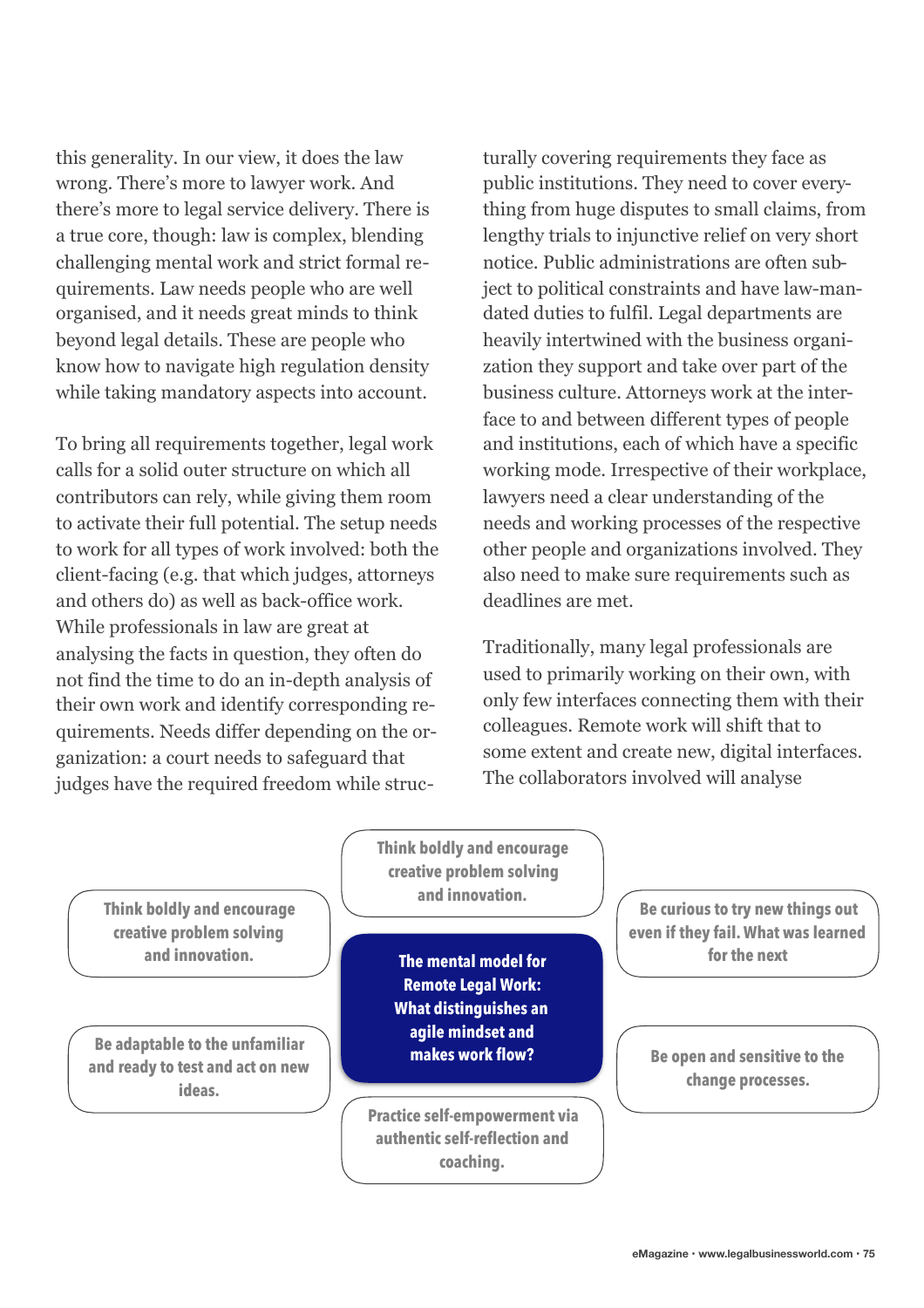requirements at interfaces and desired outcome of the process. This will set the frame for the solution. To meet the organization's goals, all contributors will focus on what best enables each other's work and on the synergies that can be harvested.

## **2. Mindset required for effective legal remote work: make it purposeful and productive**

*The shift to remote work comes with a shift in mindset towards empowerment.* 

Virtual work and remote collaboration require a mindset shift to employee empowerment. To motivate your remote or virtual team to top performance, it is pivotal that attitude and belief system align. Actions invariably speak louder than words, and these behaviours must ring true.

The team reaches high performance thriving on trust as a core value. This essential factor is fostered by socially-sound, empathetic interactions which are based on respect, discretion, honesty, and reliability. Creating the right human-centred conditions for the team to perform is vital. In the office environment, these conditions lay the groundwork for agility and cultural change. When working remotely, these factors are even more essential. A case in point: to unlock the full power of digital technology, even the best tech will not be enough. High performing teams are happy teams that share, learn to help each other and self-organize—they shoulder responsibility as a whole team. The team members like what they do and learn from regular feedback because they want to improve. They understand their valuable role within the team and the big picture of what they contribute to their organization.

Ultimately, the goal as the team leader is to ensure a balanced interaction based on shared values and psychological safety so everyone they can contribute. This kind of new virtual collaboration predicates establishing a sense of community based on mutual principles; principles in line with the organization's goals, introduced with the leadership's facilitation and team member contribution. There is still much learning by trial and error, but successful best practices are those that prioritize the development of a value-driven culture.

Let's be clear, this does not happen overnight. Common performance standards have to be reexamined and changed to reflect results. The spatial features of a remote legal team.

In this paper, we describe remote legal work in a form that is agnostic to the specific team setup. Some people might be situated at the same place or office where others are working remote or from home office. At the same time, one of our main assumptions that predicates successful remote work is the necessity of good communication and collaborative practices.

That being said, a remote legal team is a team which is set up in a way that it is not reliant on people being at the same office at the same time. The information and communication structure are set up in a way to enable everybody working from virtually any spot anywhere with reliable and strong internet connectivity.  $\longrightarrow$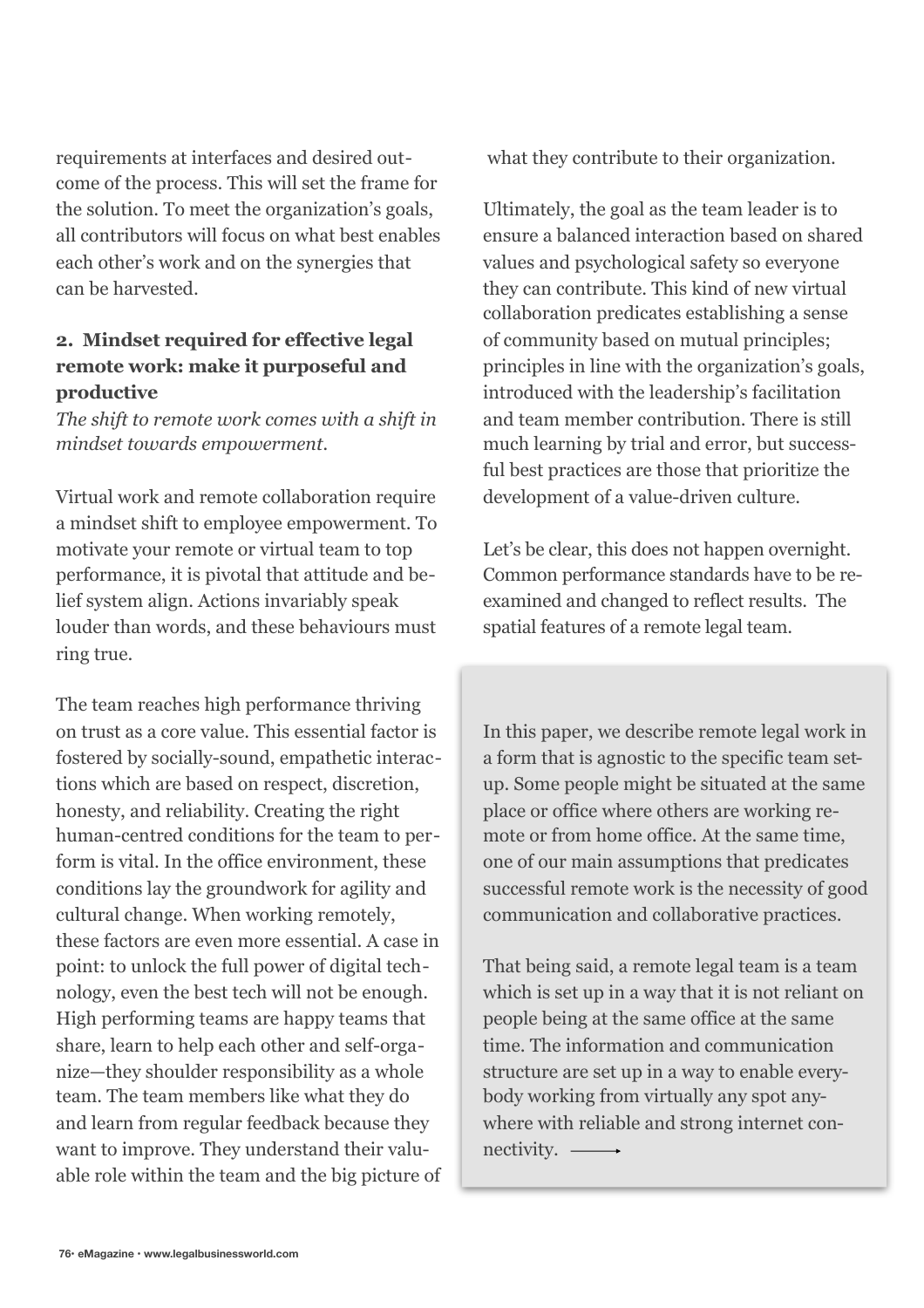- A virtual or distributed team is a setup in which all team members are generally work without a central base.
- A hybrid team is a team in which a part of the workforce is located on site, whereas another part is distributed.
- A co-located team is the traditional model of a team working together from one office space.

# **3. Remote work structure and information management**

*A single source of valid information and a scaling communication structure provide the backbone of each distributed team.* 

Remote legal work needs remote-adapted structure to work well. Unfortunately, that means there's work to be done. Fortunately, Legal New Work can strongly leverage the lawyer's mode of thinking and working. The first steps on the path to an all-digital world is to move paper case files to centralized digital files. A requirement analysis and control of that digital information and communication processes is key. This important step enables team members to distribute work equally and efficiently.

All team members need to be able to pull information from a reliable digital single source of truth, similar to the comprehensive paper file law firms created for each client matter thirty years ago. Whether it is hosted in the cloud or all stored on premise, the essence is that all information is in one system. It is an individual choice whether to move your files to the cloud or keep all servers on-site. The main requirement is that all information is stored in one integrated system.

## **Getting started**

As mentioned before; the single most important point is to keep everybody informed and make the information flow transparent. This refers both to the archive (e.g. documents) as well as to the current status. Tools such as email tend to distract rather than to support. Create a single source of truth (SSOT), a place where all client (and internal) files are kept and where all contributors can see the status. It needs to be central and remotely accessible. It could start as a set of clearly named folders but should probably evolve into a software-supported system. When moving to a software, the process needs to be stable, as each solution will have a certain degree of "lock-in" and makes changes more difficult. While creating some restraints, one of the many good software solutions for case management or similar will create benefit in the long run. Start the screening process early, but only after determining your actual requirements for the software. Acknowledge the fact that no software will ever provide 100 % of what your ideas are. 80 % is enough, provided that you will test your options, adapt and use this information to optimise solutions. There are some topics you should not compromise on, e.g. data security—which is a topic in its own right to be addressed in a later paper.

It is critical to determine clear responsibilities in the team who is responsible for keeping this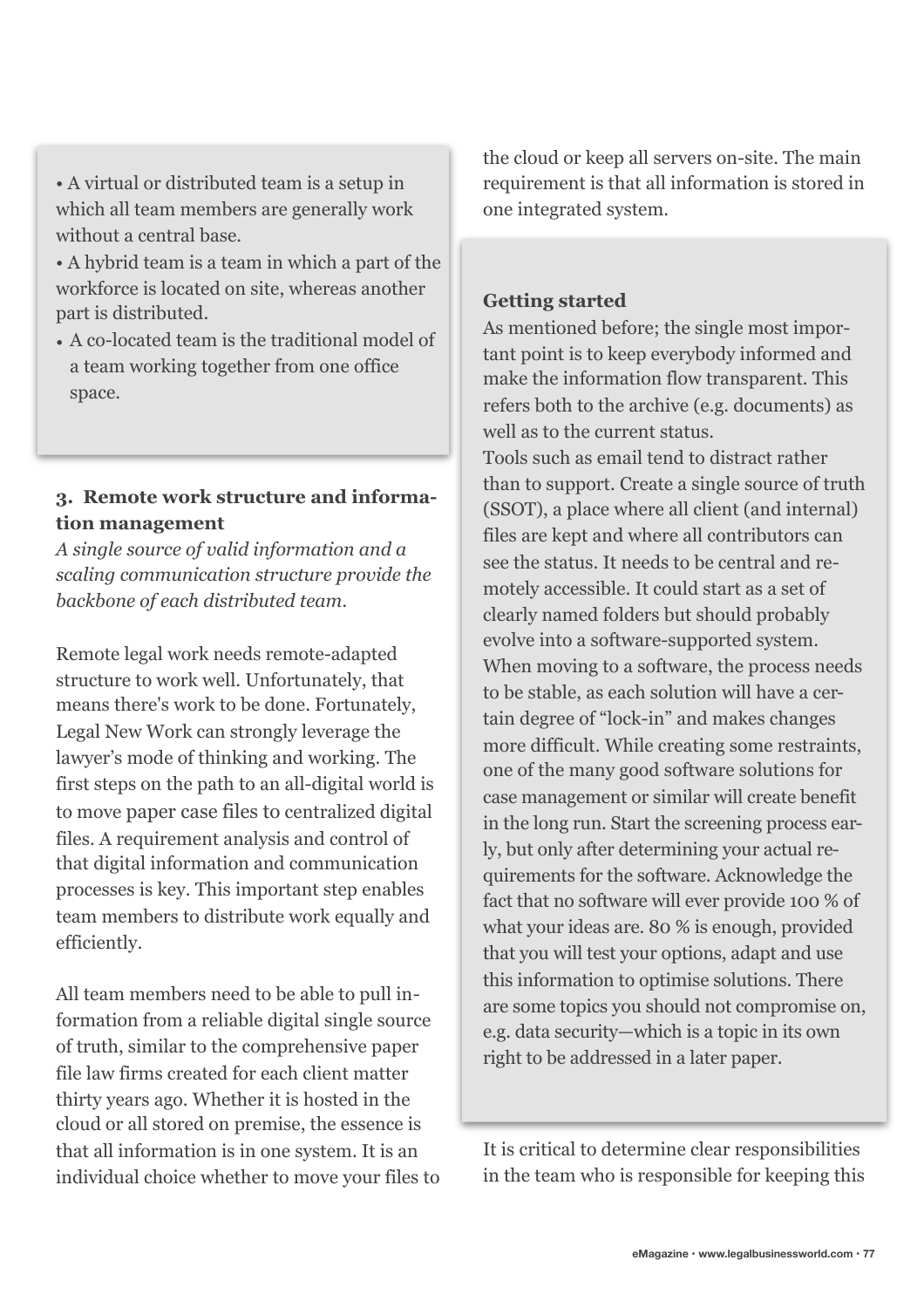source accurate, secure and up to date. Make sure to document the decisions and create clear guidelines on what to store where. If it is really necessary to access information from different places, create a link instead of a copy; in case a copy is strictly required, be sure to designate which copy is primary. But that's not all. Information should always flow and not rest. Information that is just stored instead of being used provides no value. To be useful, information should be easily accessible. Information must be allowed to flow.

## **4. Getting virtual collaboration working for everybody**

*Remote Legal work requires human-centred virtual exchange.*

Successful collaboration in a digital remote environment can best be described as alone together. It entails practice with new software, chat and video conferencing tools, and engenders new forms of interaction. Digital applications and software are only a part of a future success story. The real game-changer is how these collaborative tools are applied and if they are leveraged to create people-centred working. This is at the core of the agile mindset.

Social aspects of human interaction that come naturally when people are working in the same space, those so-called informal "water-cooler" moments when people see each other casually and exchange non-work banter, are no longer available.

Without physical, holistic opportunities to communicate, it is all the more critical to learn to pay special attention to the tone, quality

and content of online interactions. That is, legal leaders working remotely, must set the stage and make the time from the outset to develop new habits, social connectivity and exchange. Human-centred factors move to the forefront in virtual work and a clear, trusting relationship plays a vital role in motivating people to collaborate. Communication is key. What does your team need to know to make this type of remote collaboration work? What are their expectations? Perhaps even more importantly, what are your expectations and evaluation criteria as a legal leader? These "game-rules" are critical and involve not only the technical aspects but the actual manner in which the workflow is carried out and deemed done. The rules should be openly negotiated and should include specifics on, for example, the length and frequency of video/chat contact. The team should be able to discuss and agree on expected time responses—working remotely does not mean that everyone is synchronous and that answers are immediate.

Equally important is consensus for regular meeting times, one-off sessions or 1:1s, a forum for team discussions and acceptance for work offline or to manage family commitments. These results should be made transparent in a document, maybe a so-called team charter, that is accessible to all. Expect awkward moments the first time you try out a warmup activity, actively listen to an introvert colleague or pose an open question about your team members past weekend, however, you'll be taking the steps to build a sense of comfort, reduce stress and anxiety which play out in stronger intrinsic motivation, better collaboration and improved outcomes.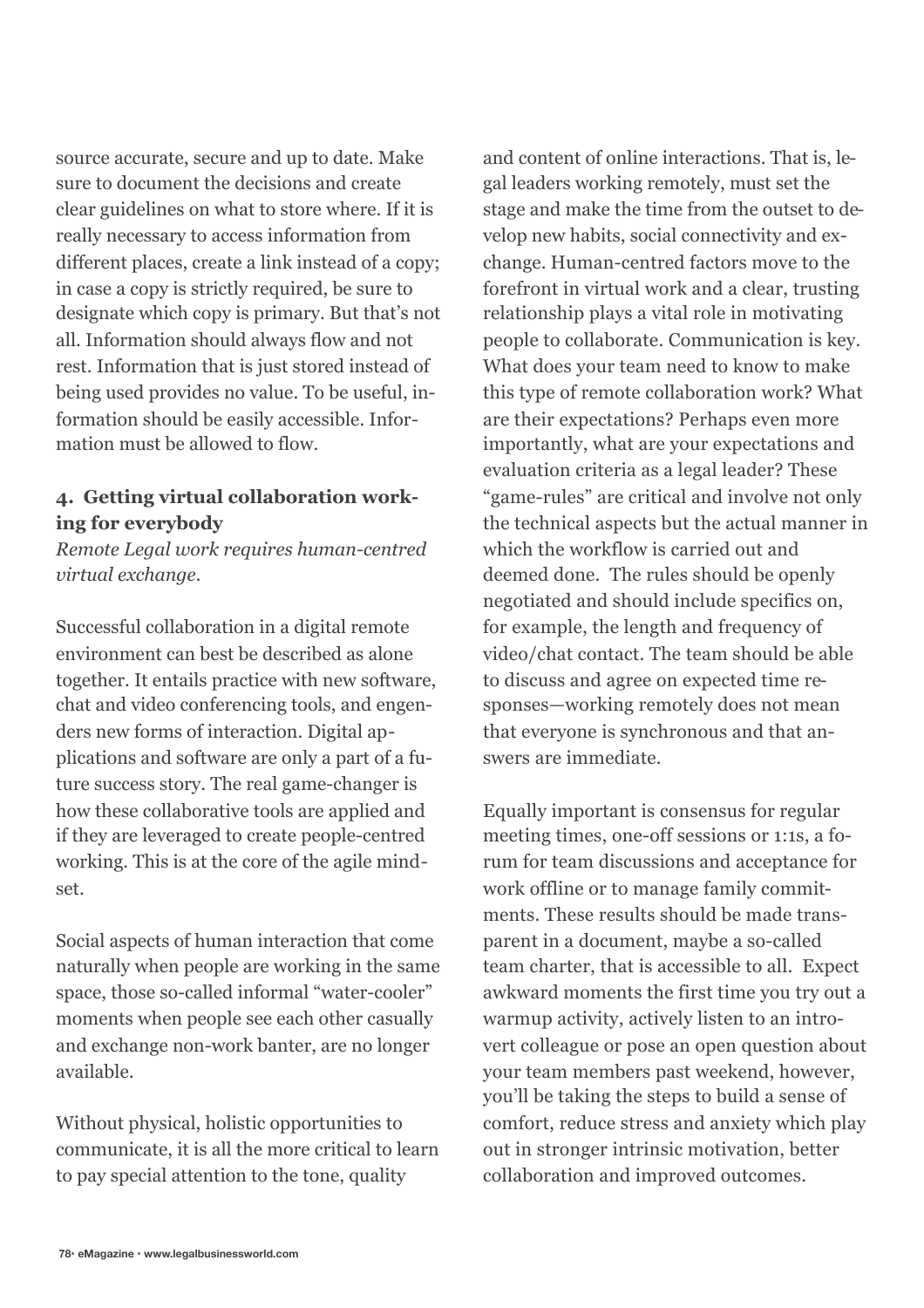Three ingredients for<br>intrinsic motivation



## **Get the communication setup right**

Good remote communication setups depend on both reliable tools and on team agreements. There should be a consensus on a single main communication channel. Remote work implies that people can organize their time and schedule independently. To achieve a balance in virtual collaboration however, the playing field is equal. If some members of the meeting are virtual, then all participants should be virtual. This inclusion is important to give all distributed team members the same advantages and level the playing field. Be considerate of time zones when scheduling meetings and use asynchronism in such a way that people can do deep work or tackle bigger projects. After a certain number of team meetings, schedule time for reflection and inspect how the remote teamwork is developing. Adapt and try out new alignments and tweaks based on the team and individual feedback. Remote working can facilitate fewer, more effective (when time-boxed) meetings when the game-rules are respected, establish trust and transparency.

## **5. Professional rules and obstacles**

*Legal professional rules pose obstacles but do not hinder the transition to Remote Legal Work.* 

Professional rules have grown over the history of the legal professions. Customs intermingle with rules set to protect customers or the rule of law. This organically grown setting can feel like a major impediment to a transformation of legal work. Many jurisdictions regulate which types of entities can be used to deliver legal services, who may appertain to the shareholder group and how these may deliver services. In Germany, where the authors are living, lawyers are required to have a physical presence, for example. Globally speaking, we are not aware of any jurisdictions which would prevent the use remote collaboration approaches. Organizations might need some creativity to be able to leverage these approaches and should not buy into the first solution coming along on the market. Depending on the local requirements, suppliers (i) may need to be local, (ii) technical requirements may be requested and (iii) contractual obligations may need to be imposed.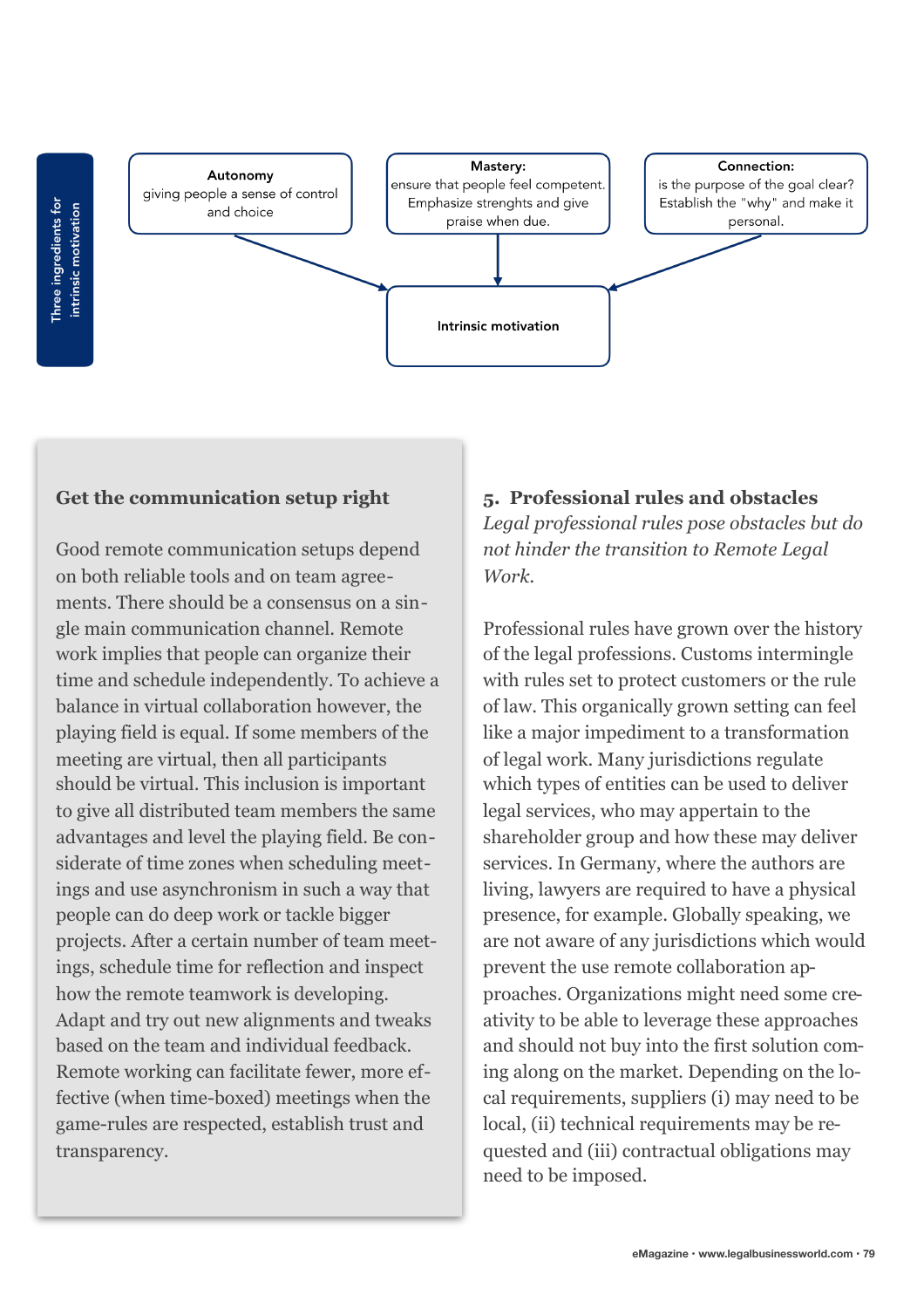Confidentiality and legal privilege (IT security, clear communication channels and privacy considerations) are certain to be relevant topics for any legal organization, irrespective of its location. This paper cannot give concrete recommendations for specific legislations. The risk analysis should be derived from three requirement sources: (i) formal laws, (ii) requirements by the respective bar (formal professional rules, if applicable), and (iii) soft rules (e.g. contentwise dangers for your clients' concern such as confidentiality, ethical topics). Where the rules allow, a risk-based approach can be implemented: it provides for flexibility while taking into account mandatory aspects. The organization should understand the risks, look them in the eye and decide which risk can be reasonably taken in both the organisation's interest and for the client. In any case, it is advantageous for the client when their lawyers make use of the best available tools to create significant impact. When legal requirements are rigid and formalistic, an organisation can still leverage what lawyers are really good at: their legal expertise. In the same manner they do when advising clients, they find the loopholes to enable change!

ty to deliver quality outcomes. This is legit, yet one should not stop there. Not in today's [VUCA](https://en.wikipedia.org/wiki/Volatility,_uncertainty,_complexity_and_ambiguity) (Volatile, Uncertain, Complex and Ambiguous) world. Risk should be evaluated and, when deciding which risk to take, the answer might actually remind you of the standard lawyer answer of "it depends". The question of which approaches to use actually depends on circumstances, compliance rules, technical possibilities and other factors like budget.

However, you need to decide on what to do. To turn uncertainty into a reliable process, you will need to balance risk and opportunity. Unfortunately, there is no 100% security. But there are validated approaches to address and start to deal with future complexity and uncertainties. An increasing number of professions methods such as [Plan-Do-Check-Act](https://en.wikipedia.org/wiki/PDCA) for managing a continuous improvement within a stable process. Here you build a plan, implement it, verify and improve on it. To decide which approach to use, you should weigh opportunity against risk and constraints, e.g. asking yourself:

# **6. Look the risk in the eye, evaluate it and take a leap!**



Let's be realistic—nothing comes without a risk. Not to change today is also a risk since change is inevitable. Even a traditional law office is subject to certain risks. Lawyers might be avoiding change, hesitating to make their process unreliable or to endangering their abili-

#### Questions to address regarding risk:

- How do the providers of solutions address security?
- Which encryption approach is used? Are users properly authenticated?
- Where does the data reside and who has access to it?
- Do the organizations providing the solution have the power to address growing IT security issues?
- Which hard restrictions and goals do professional regulations provide for us?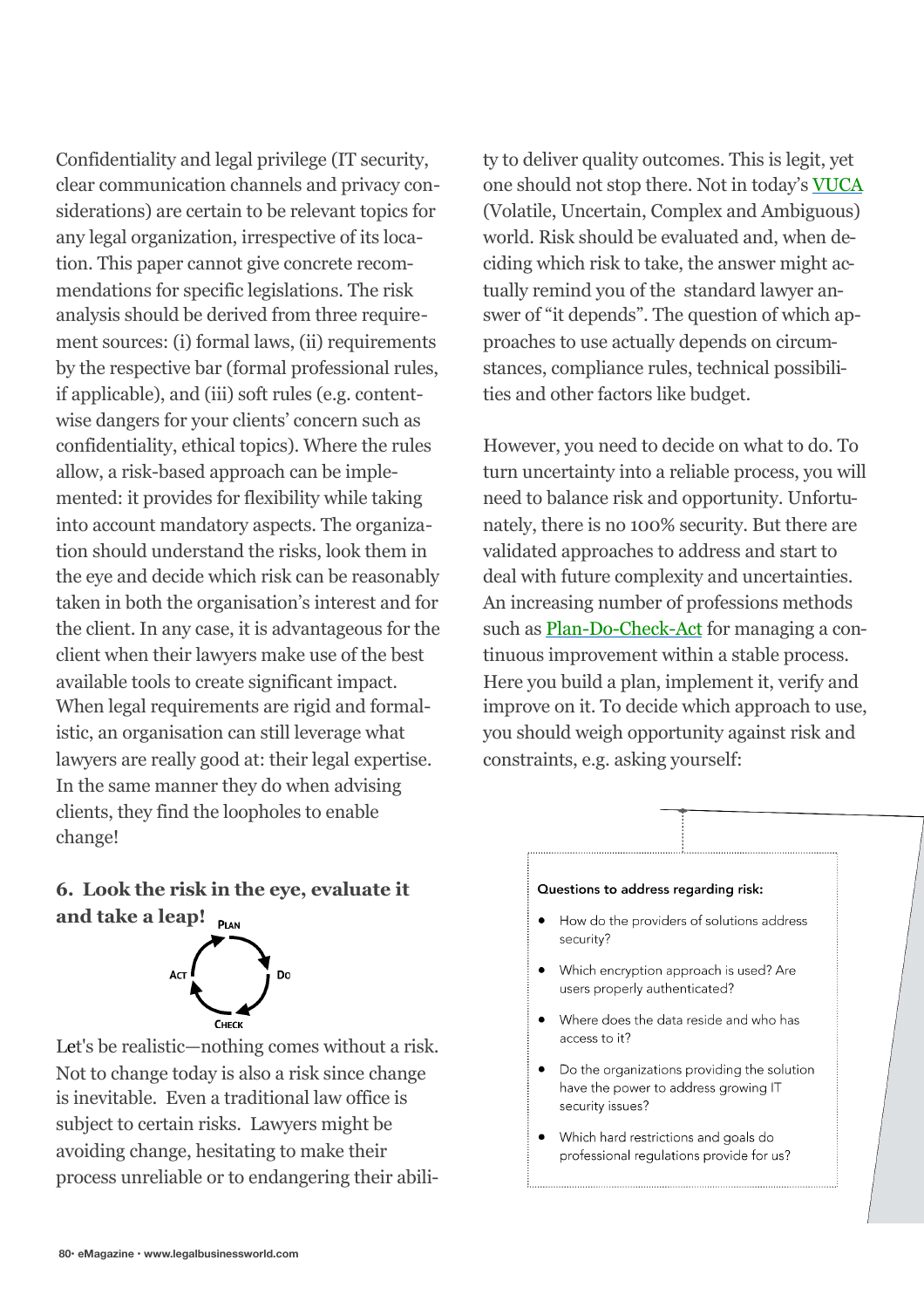Experience shows that often the ones taking a reasonable amount of risk win. So be as open as you can imagine and embrace the change! Risk can be well managed. More and more laws are evolving towards a risk-based approach. It is often the case that those who are practicing an open-minded, risk-managing approach will find and implement the right strategy for delivering new and impactful outcomes.

### **7. Further reading and external resources**

*A list of articles and books worth reading can be found at:*

[https://github.com/Liquid-Legal-Institute/](https://github.com/Liquid-Legal-Institute/RemoteLegalTeams/blob/master/Resources.md#resource-collection-for-remote-legal-teams) [RemoteLegalTeams/blob/master/Re](https://github.com/Liquid-Legal-Institute/RemoteLegalTeams/blob/master/Resources.md#resource-collection-for-remote-legal-teams)[sources.md](https://github.com/Liquid-Legal-Institute/RemoteLegalTeams/blob/master/Resources.md#resource-collection-for-remote-legal-teams) 

#### How to uncover opportunities:

- How can the approach facilitate communication with the client?
- How can we use it to leverage improved work processes?
- How can we make our work more transparent? How can we establish where we have potential to upskill or to improve our work processes?
- Can we use the findings to establish the value we bring to our clients?

## **About the essay, its authors and the Liquid Legal Institute**

The essay has been written by Baltasar Cevc and Karla Schlaepfer within the Remote Legal Teams project of the Liquid Legal Institute e.V. – amongst the valuable inputs of various members of the Liquid Legal Institute, the authors would like to thank Tamay Schimang for his collaboration in the early phase of the paper and his valuable thoughts and content contributions.

*Karla Schlaepfer* is the founder of Legal Design Change where she consults law firms and legal departments to help them operate more efficiently using agile methods. She specializes in assisting firms and coaching leaders in New Work issues, as a sparring partner in establishing better outcomes, team collaboration and communication. Increasing client focus and legal business value with digital discovery tools and user-research are integral to her work. Often, she utilizes holistic innovation frameworks like Design Thinking and problem-solving Design Sprints in both remote and live formats. Contact: [ks@legaldesign](mailto:ks@legaldesignchange.de)[change.de](mailto:ks@legaldesignchange.de) |<https://legaldesignchange.de>

*Baltasar Cevc* is IT expert turned lawyer, amongst the first members of the Liquid Legal Institute and initiator and co-founder of the law firm alliance fingolex, which is running completely decentralized using digital tools (besides personal meetings from time to time). He is a seasoned lawyer having worked for a Global Fortune 500 company for many years and highly values human centricity and transparency. He advises clients from start-ups to corporates in the fields of IT, privacy and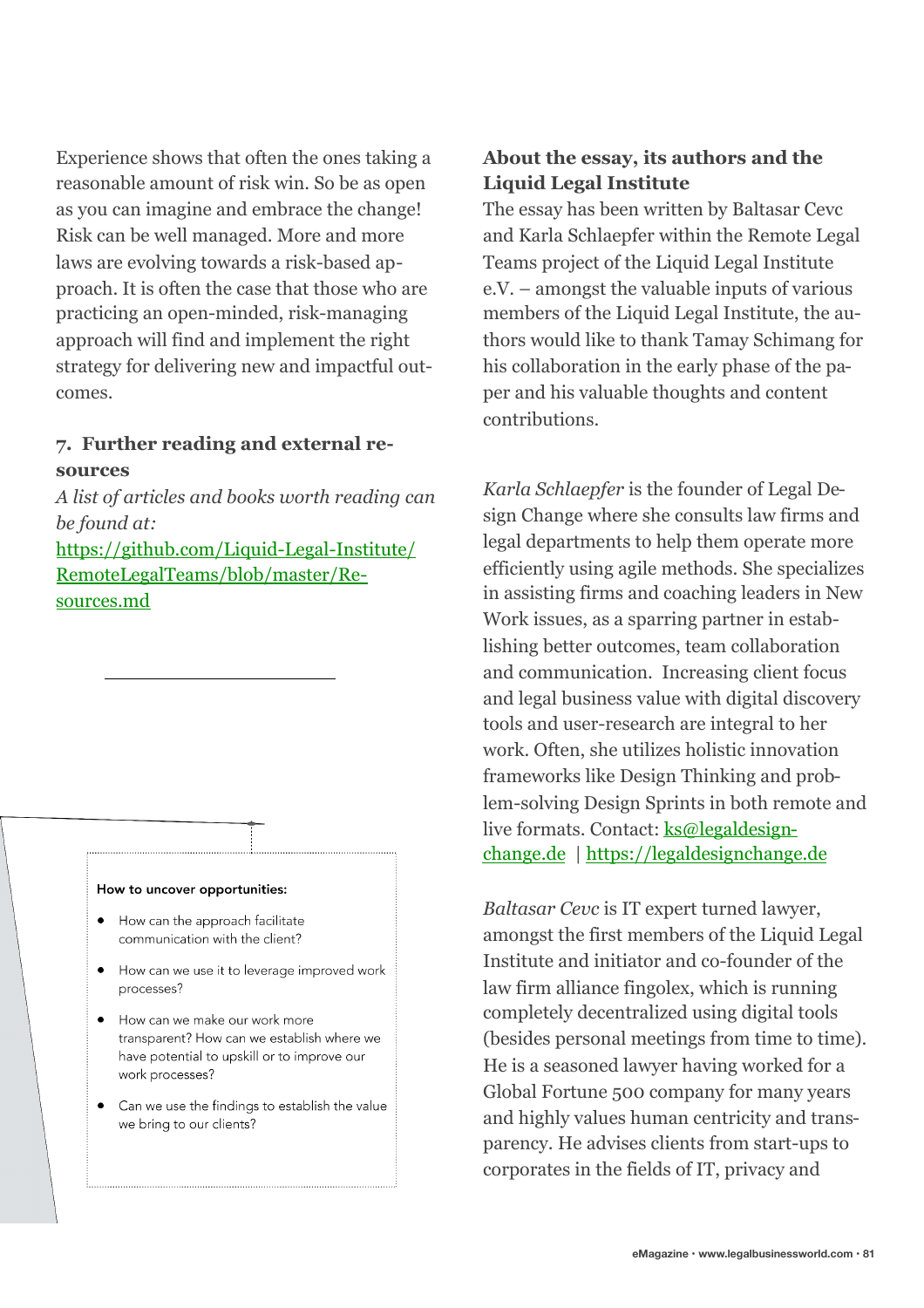digital health as well as generally regarding digital technologies and process efficiency. [htps://fingolex.eu/baltasar-cevc](http://www.fingolex.eu/baltasar-cevc)

The Liquid Legal Institute is an open and interdisciplinary platform promoting a new way of thinking and working in the legal sector. Being neutral and non-profit, it enables stakeholders to address digitalisation, new business models and technological innovations within the field of law. We are a group more than 150 multi-disciplinary enthusiasts from over 10 countries promoting Liquid Legal and shaping the new realities in law. For this purpose, we leverage insight from other disciplines and address specifics of the law. We focus on tangible action, gathering knowledge, creating methodology kits, setting standards and further activities that use an open mindset to make law practice better for everyone involved.

We believe in the power of collaboration,

co-innovation and simplification. We base or work on actual needs and invite all stakeholders to bring in their perspectives and set the bar for tomorrow's legal!

## **Invitation to join the change**

LLI is called Liquid Legal Institute for a reason. We are working on establishing facts, (in)validating hypotheses and creating a better future legal world. Based on our agile working approach, we intend to research and publish an extended and updated version on how remote legal teams work better together. Are you ready to join us? Do you have questions or comments? We're looking for individuals for short interviews who are willing to help us in our research project.

*We'd love to hear from you! And you're very welcome to join us!*  Visit [https://liquid-legal-institute.com/work](https://liquid-legal-institute.com/workinggroups/remote-legal-teams/)[inggroups/remote-legal-teams/ for informa](https://liquid-legal-institute.com/workinggroups/remote-legal-teams/)tion and contact paths.

## **Guidelines: The most important steps to your remote legal team**

## **Leadership and mindset**

- Create transparency and alignment on the goals of the organisation and purpose of remote work. This sets the groundwork for collaboration.
- Observe team dynamics, resolve disputes, and continuously correct your course to develop the cohesion in the team that is an essential ingredient for self-organisation.
- Ensure the safety and wellbeing of your staff while balancing the core functions of the business.
- Demonstrate a personal commitment to the emotional welfare of the teams.
- Recognize good work with feedback which is critical to ensuring that Legal professionals stay motivated. Avoid a culture of blame and practice active listening skills.
- Schedule regular breaks, short interactive activities, and show flexibility.
- Allow people to leverage their talents and